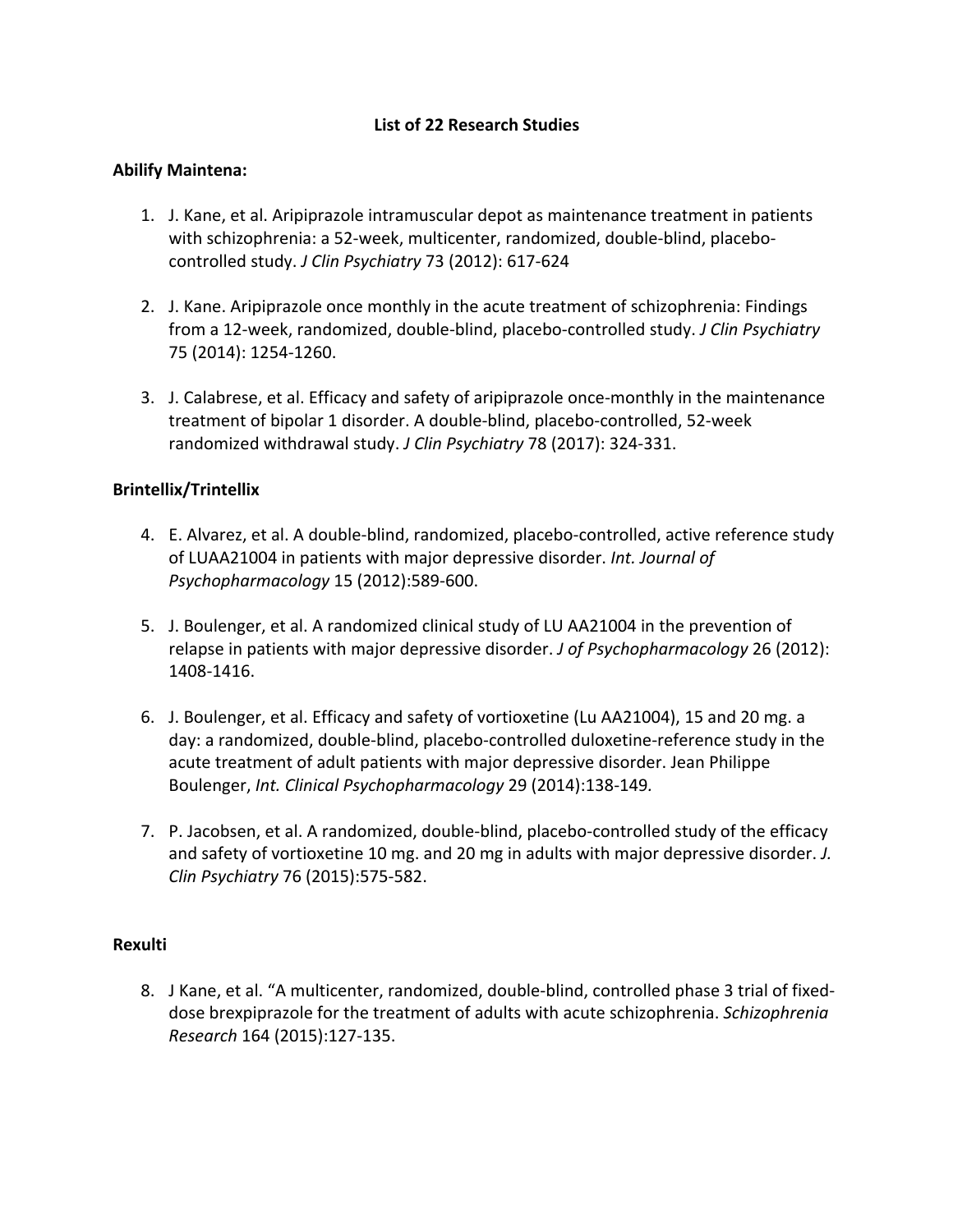- 9. C. Correll, et al. Efficacy and safety of brexpiprazole for the treatment of acute schizophrenia: a 6-week randomized, double-blind, placebo-controlled trial. *Am J Psychiatry* 172 (2015): 870-880.
- 10. C. Correll, et al. Efficacy of brexpiprazole in patients with acute schizophrenia: Review of three randomized, double-blind, placebo-controlled studies. *Schizophrenia Research* 174 (2016): 82-92.

# **Vraylar**

- 11. S. Durgam, et al. Cariprazine in acute exacerbation of schizophrenia. A fixed-dose, phase 3, randomized double-blind, placebo- and active-controlled trial. *J. Clin Psychiatry* 76 (2015): e1574-e1582.
- 12. S. Durgam, et al. Long-term cariprazine treatment for the prevention of relapse in patients with schizophrenia: a randomized, double-blind, placebo-controlled trial. *Schizophrenia Research* 176 (2016): 264-271.
- 13. S. Marder, et al. Efficacy of cariprazine across symptoms domains in patients with acute exacerbation of schizophrenia: pooled analyses from 3 phase II/Phase III studies. *Eur Neuropsychopharmacology* 29 (2019): 127-136.
- 14. S. Durgham, et al. An 8-week randomized, double-blind, placebo-controlled evaluation of the safety and efficacy of cariprazine in patients with bipolar 1 depression. *Am J Psychiatry* 173 (2016):271-281.
- 15. W. Earley, et al. Cariprazine treatment of bipolar depression: a randomized double-blind placebo-controlled phase 3 study. *Am J Psychiatry* 176 (2019): 439-448.
- 16. W. Earley, et al. Efficacy and safety of cariprazine in bipolar 1 depression. B*ipolar Disorders* 22 (2020): 372-384.

# **Aristada**

- 17. H. Meltzer, et al. A randomized, double-blind, placebo-controlled trial of aripiprazole lauroxil in acute exacerbation of schizophrenia. *J Clin Psychiatry* 76 (2015): 1085-1090.
- 18. L. Citrome, et al. Effect of aripiprazole lauroxil in patients with acute schizophrenia as assessed by the positive and negative syndrome scale—supportive analyses from a phase 3 study. *CNS Spectrums* 23 (2018): 284-290.